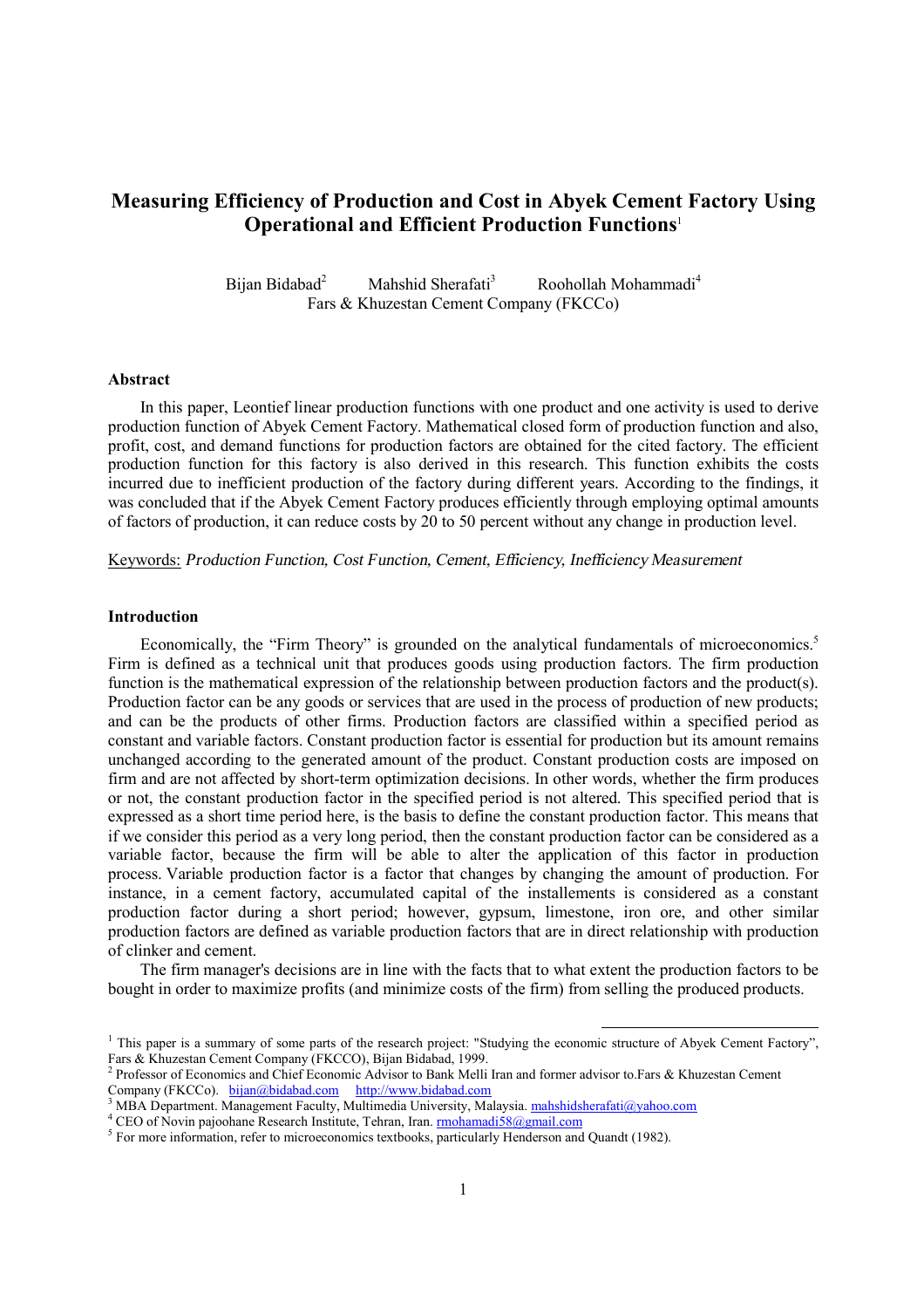Consider a production process in which the firm's manager employs two variable production factors of  $x_1$  and  $x_2$  and one or more constant production factors to produce the Q product. The linear production activity is a process, in which a fixed proportion of one or more products are produced from a fixed proportion of one or more production factors. Linear homogeneous productions functions are of order one and thus, have constant economies of scale. In other words, if all factors increase (or decrease) at a same ratio, all products will increase (or decrease) similarly at that ratio. A linear production function is obtained from a set of linear production activities that are used simultaneously. As this production function will be used repeatedly in the next sections, it will be explained more in depth $6$ .

#### **Linear Production Function with One Product and One Activity**

Consider a linear production activity in which a product is produced from m production factors. This activity is described completely by the set of coefficients  $a_i$ ; i=1,...,m that indicates the amount of the i<sup>th</sup> production factor required to produce a unit of product. The required production factor for each production level is determined by the following relation:

$$
x_i = a_i q
$$
  $i = 1,...,m$  (1)

Maximum level of production that can be achieved from a given set of production factors is equal to:

$$
q = \min_{\mathbf{i}} \left( \frac{x_{\mathbf{i}}}{a_{\mathbf{i}}} \right) \quad a_{\mathbf{i}} \mathbf{f} \mathbf{0} \tag{2}
$$

Any production factor in this equation could be a limiting factor for the production level. According to equation (1), the value of  $x_i$  is enough to produce the amount of  $x_i/a_i$ . However, it is apparent that other production factors need to be sufficiently present in order to secure this level of production. Hence, the minimum value of  $x_i/a_i$  recognizes the maximum level of production. Some parts of some production factors may not be used due to lack of other production factors. The isoquants curves of this production function are orthogonal and their head are located on the firm' production expansion path. Proportional increase of all factors means to go on the higher isoquant curve and if a single production factor does not increase proportionally, the movement will occur on branches of the isoquant curve, and productions will no longer increase. As can be clearly perceived by figure (1), in the isoquants curve,  $q^0 = 3$ , the production level at point A is considered efficient, but at points K or L are not. It is because at these two points, the same amount of product is produced but with higher production factors.



Linear production with one product and multi-activities and linear production with multi-products

<sup>&</sup>lt;sup>6</sup> In economic textbooks, many production functions with various economic and mathematical specifications have been expressed. See Eatwell, Milgate, and Newman (1988) and Savabi-Asl, Bidabad, Shahrestani (1993).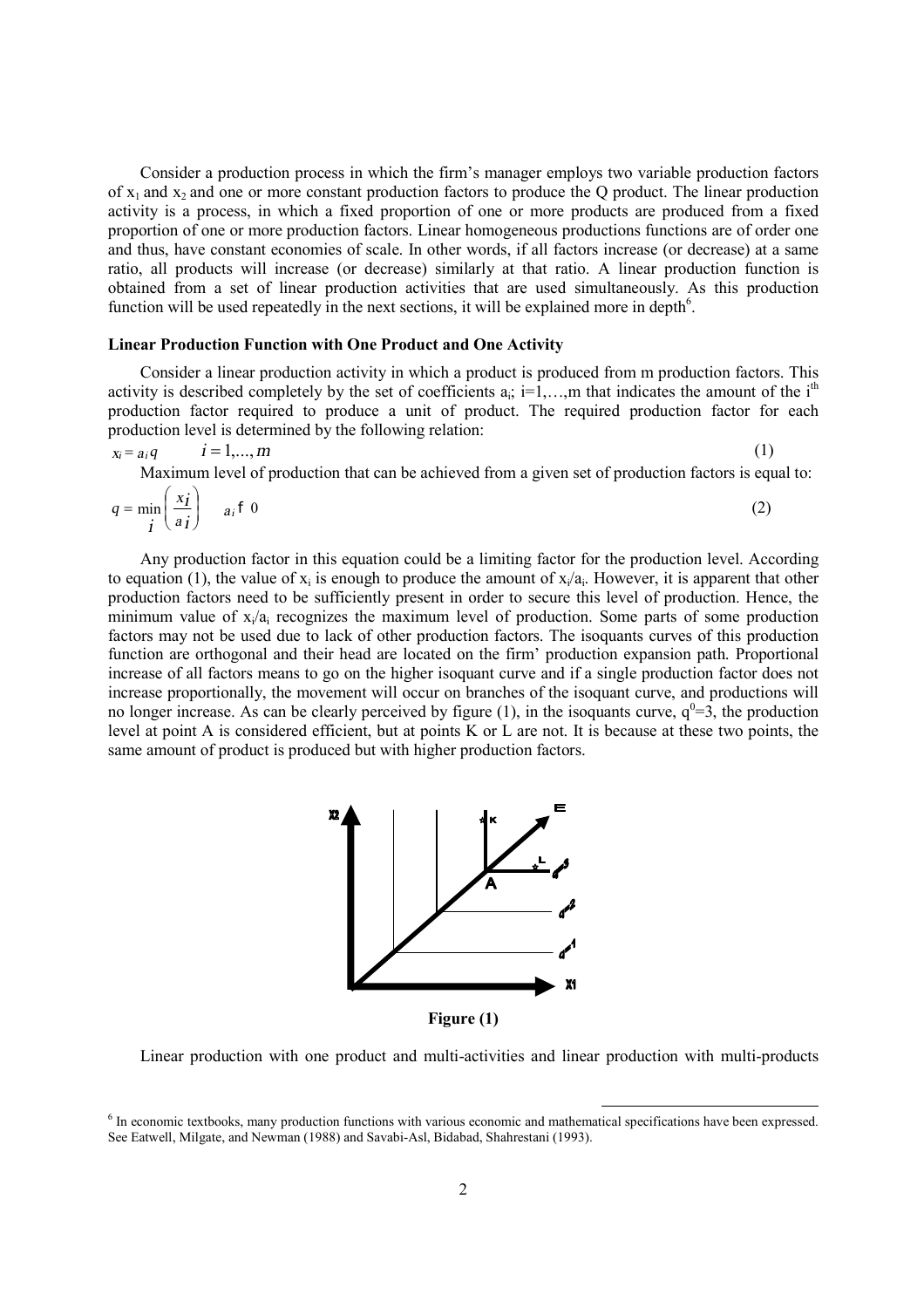and multi-activities are derivable as extension of the above subject.<sup>7</sup>

#### **Production Function of Abyek Cement Factory**

In every firm, there is a special relationship amongst various production factors, including capital installments, labor, equipment, energy, fuel consumption and etc with specific definition. In other words, the way production factors are interrelated determines the production process and it can consequently specifies the mathematical form of the production function. The economic effects of all factors in a production function need to be specifically definable. In fact, these effects recognize the specifications of the production process. In order to define a production function for a specific firm, the existing specifications of the production process should be studied and subsequently, they must be expressed in mathematical forms of specific production functions. These specifications are reviewed in the following.

### Economies of Scale

Production functions can be homogenous. Homogeneity concept in production functions means that if all production factors are increased (or decreased) with a specified ratio; the production level will be increased (or decreased) at the same or lesser or more ratios. If the increase (decrease) in production level is exactly the same as in production factors increase (decrease), the production function is homogenous of degree one. If the ratio of increasing (decreasing) the production level is lower/greater than production factors increase (decrease), it is homogeneous of degree less/greater than one. In three modes of homogeneity in which the degree is one, lower and than one, economies of scale is constant, increasing, and decreasing, respectively. Mathematically, the production function is homogeneous of degree k, if:

$$
f(tx_1, tx_2) = t^k f(x_1, x_2)
$$
\n(3)

For values of  $k>1$ ,  $k=1$  and  $0\le k\le 1$ , economies of scale is increasing, constant, and decreasing, respectively. In homogeneous production functions, firm's expansion is linear.

Based on the performed studies in the current research and Bidabad (1999) and Khayyambashi (1996) and Forsund and Hjalmarsson (1983), it can be inferred that in Abyek Cement Factory, economies of scale for all production factors are constant return to scale. This is because of the relationship between cement production and production factors (including raw materials, electricity, fuel, etc.)

## Substitutability of Production Factors

Substitutability of production factors refers to the ability of using a production factor instead of the other one; for instance, substitution of fuel with electrical energy, or labor with capital equipment, and so on. In production functions, the technical rate of substitution indicates the amount of a production factor that can be replaced by another one at the same production level. Mathematically, this rate is shown by:

$$
RTS = -\frac{dx_2}{dx_1} = \frac{f_1}{f_2}
$$
 (4)

Where d is for differentiation and  $f_1$ ,  $f_2$  are derivatives of the production function respect to  $x_1$  and  $x_2$ factors of production. According to the performed studies on the structure of using production factors in Abyek Cement Factory, it was revealed that at least in short term, no production factor can be substituted with another. The reason is related to the nature of the investments in cement plants, particularly those with high production capacity. For example, it is unfeasible for a factory that while maintaining the same production level, decreases one production factor (e.g. capital), and instead, employs another production factor (e.g. labor) as a substitute. Thus, the mathematical production function of Abyek Cement Factory should be designed in such a way to consider this matter that the substitutability of production factors is normally impossible in short-term. The long-term design of production function allow to some extent, the

<sup>&</sup>lt;sup>7</sup> See Bidabad, Bijan (1999) Studying the economic structure of Abyek Cement Factory, Fars & Khuzestan Cement Co (FKCCo), <http://www.bidabad/doc/karkhaneh-abyek.pdf>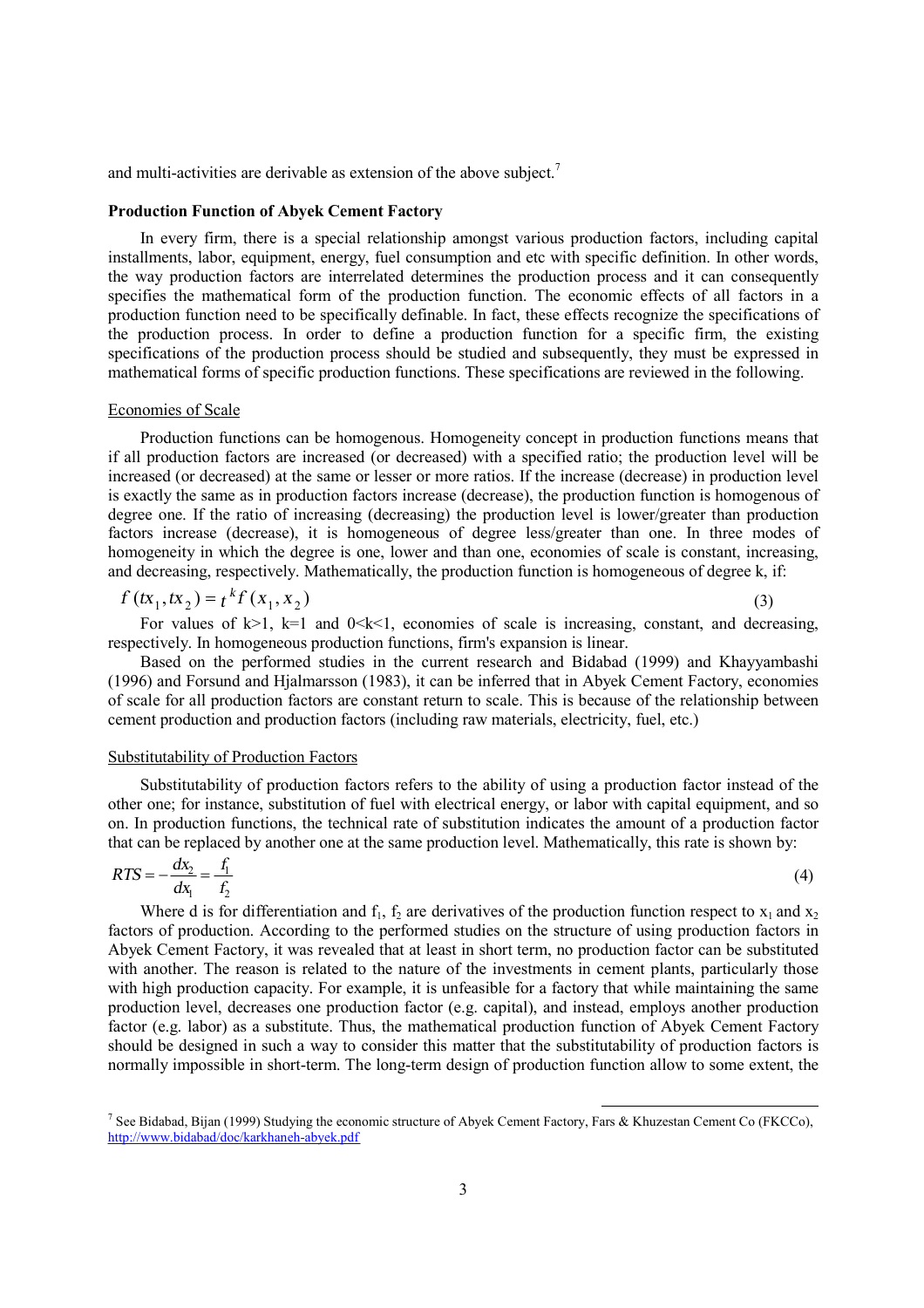substitution between capital and labor, as well as the substitution between different fuels (e.g. gas and fuel oil), or between fuels and electrical energy.

#### Technical Changes

A parameter, which is generally defined in production functions, is gradual technical development and efficiency improvement of production factors productivities in the firm. On the other hand, the managerial decisions towards optimum utilization of various production factors are also concerned in this subject. Therefore, if the production function is defined for long term, it is necessary to include such a variable for this phenomenon.

#### Activities

The current activities in a firm can be expressed based on single production lines. Each activity can produce one or more products by using several factors. If there are considerable differences among production lines, separate production functions for each of the activities can be defined and then added up. However, it should be noticed that this can intensify the mathematical complexity of the production function. Abyek Cement Factory has two separate production lines, which are similar in many attributes and also shared in some of the initial parts of the production process. In fact, the supply and raw material feeding facilities for both lines are shared. Therefore, it can be stated that if we study almost all the activities in a single framework, it can make the case easier to develop and understand with no damage to the subject.

#### Production Domain

The production domain at least in short term is unchangeable due to special establishment conditions of capital equipments. In other words, the constructed production capacity cannot be easily increased and hence, the production is feasible in a specific range and even the maximum accessible capacity cannot be increased. Therefore, production function should take this domain into account. In Abyek Cement Factory, the nominal production capacity is 2,250,000 tons of clinker per year and according to this capacity, two production lines have been designed and constructed. This number must be used to limit the maximum mathematical production domain.

### **Operational Production Function of Abyek Cement Factory**

Considering the presented specifications, it was realized that Leontief linear production function that its mathematical form is given by equation (2), can properly express the economic structure of production in this factory. Other researches that carried out to estimate the cement production function, have also favored this function. Some examples can be stated including the studies by Khayyambashi (1996) and, Forsund and Hjalmarsson (1983). The mathematical structure of this function consists of m technical coefficients (ai) and they need to be estimated to become operationally applicable.

By considering the development trend and method of employing production factors at Abyek Cement Factory during the years, and also by studying the structural improvements in this plant, it was perceived that using regressions for the entire concerned period may cause this problem that in estimations, the variances of the fitted values at the end of the period become high; because the calculated regressions using the least square method have optimal properties around the average values. On the other hand, technical developments have provided a situation in which the structure of applying production factors in last years be closer to the year after. Thus, considering this issue and the structure of Leontief production linear structure, for every production factor, technical coefficients were estimated in a special way. In some of them, the growth function was applied due to the more balanced trend of developments in using production factors. Moreover, for some other factors, the average of past years depending on the year of structural developments was used. In these estimations, it was tried that the fitted values express the structure of last years of the period better, rather than the average trend.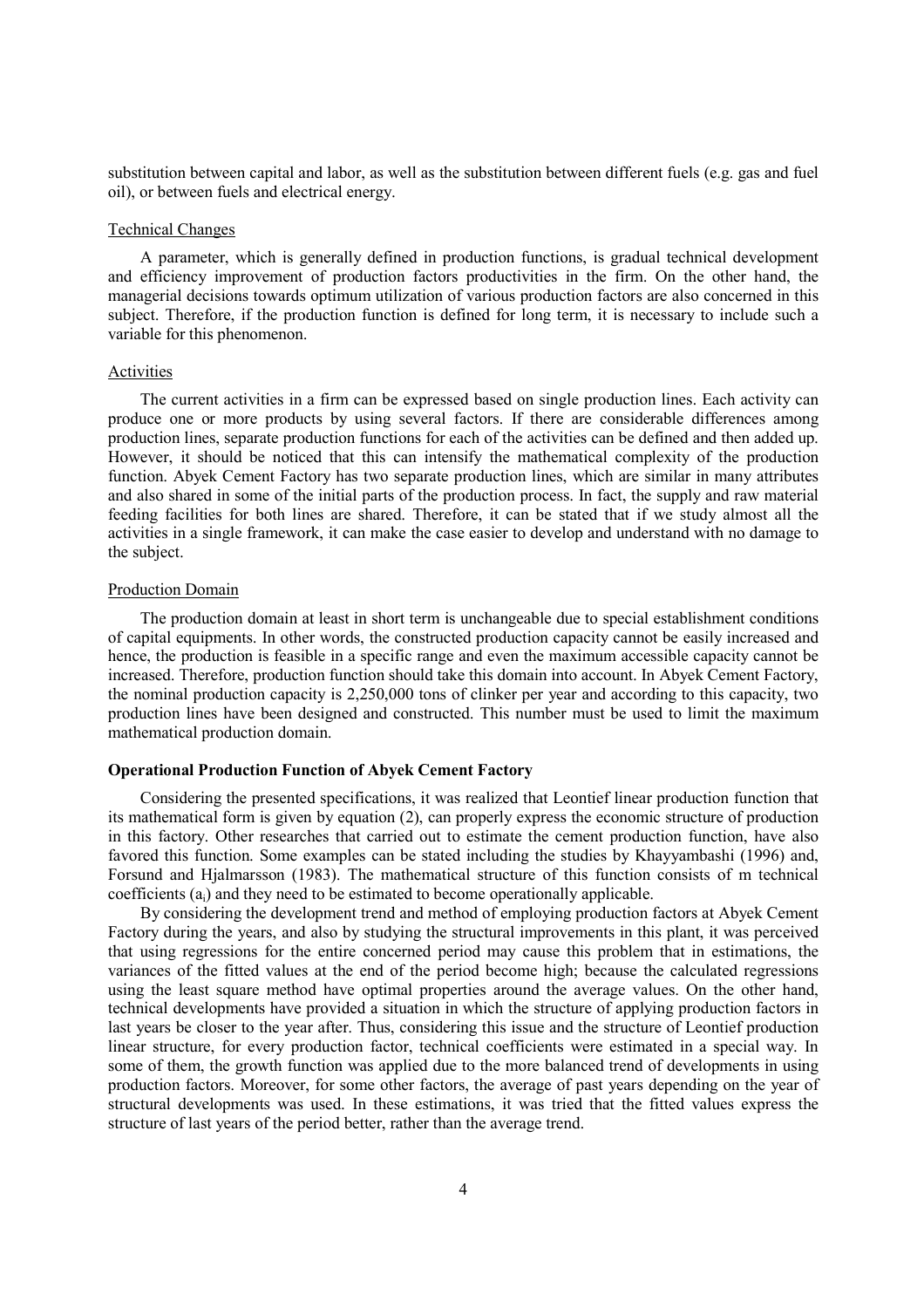Dividing production factors into constant and variable factors is of special complexities in the structure of Abyek Cement Factory. For instance, labor, which is typically considered as variable production factor, does not comply in the concerned factory. This is because if the production level is low or high, it will not affect the number of employed labor, and consequently the same level of wages should be paid. In fact, the employment contracts and legal limitations pragmatically restrict the dismissal of workers.

Mineral raw material is properly seen as a variable production factor and it has a clear relationship with production level and hence, production variations lead to the change of demand for this factor. Packing materials and number of pockets depend on the combination of cement sales in pocket and bulk. Therefore, the number of required pockets cannot be specified regardless of supply or demand ratio of pocket and bulk sales.

Fuel and electricity consumption has a more sensible relationship with production level. In other words, these two production factors are amongst variable ones. However, the electricity consumption for non-production purposes (including heating in organizational buildings) can practically induce some troubles in the relationship between the consumed electricity and cement production level. Furthermore, due to technical problems in the production line, it can be sometimes observed that some parts of production line are working operationally (such as furnaces), but nothing is produced. These issues in some cases have lowered the accuracy of the relationship between fuel or electricity consumption and the cement production level.

Although consumption of erosive and refractory materials as well as oil should be logically assumed as a variable production factor, the statistical records at Abyek Cement Factory show enormous fluctuations in consumption of zygment, ball, fire brick, refractory concrete, and oil, per tons of cement produced. Therefore, assuming this factor as a variable production factor may lead to some problems. Furthermore, consumption of other materials, due to the nature of this category of goods and services has many fluctuations. Hence, it can be claimed that consideration of it as a variable production factor is not flawless.

Even though according to the definition, capital depreciation is not considered as a production factor, it is accounted as a controversial figure in cost calculations. On the other side, if we consider capital depreciation as capital consumption, it can be regarded amongst the production factors. But it should be determined whether capital consumption relates to production level or not. Thus, it is a special issue. By considering the structure of the depreciation's estimation and accounting, they can be considered either separated from or related to the production level.

In long-term production functions, capital can be considered as a variable production factor, because the firm will be able to change its capital usage.

However, in the vast majority of the above-mentioned discussions, the perspective of relationship between production factors and production level has been analyzed with regard to linear production functions. In these functions, the relationship between production factors and production level is a linear relation and even in our pattern, it is a linear relationship with constant coefficients. The relationship between production factors and production level was assessed in an interrelated framework of constant technical coefficients. However, the non-linear and non-smooth nature of the mathematical relationship between these two variables is always apparent.

As mentioned before, for estimating a production function that better considers the past structure and past development trends to show future conditions, regression technique was not applied. Because, the major applicability of regressions is around the average and when they are used for prediction, because independent variables are often positioned away from the average, prediction variance becomes high. Thus, in order to resolve this problem, simpler mentioned methods were utilized for prediction of values of technical coefficients for 1998-99. Its calculation method is present in the Analytical Information Bank of Abyek Cement Factory<sup>8</sup>. Overall, in order to find some predictions for the values of production factors

<sup>8</sup> Bidabad, Bijan (1999) Studying the economic structure of Abyek Cement Factory, Fars & Khuzestan Cement Co. (FKCCo), <http://www.bidabad/doc/karkhaneh-abyek.pdf>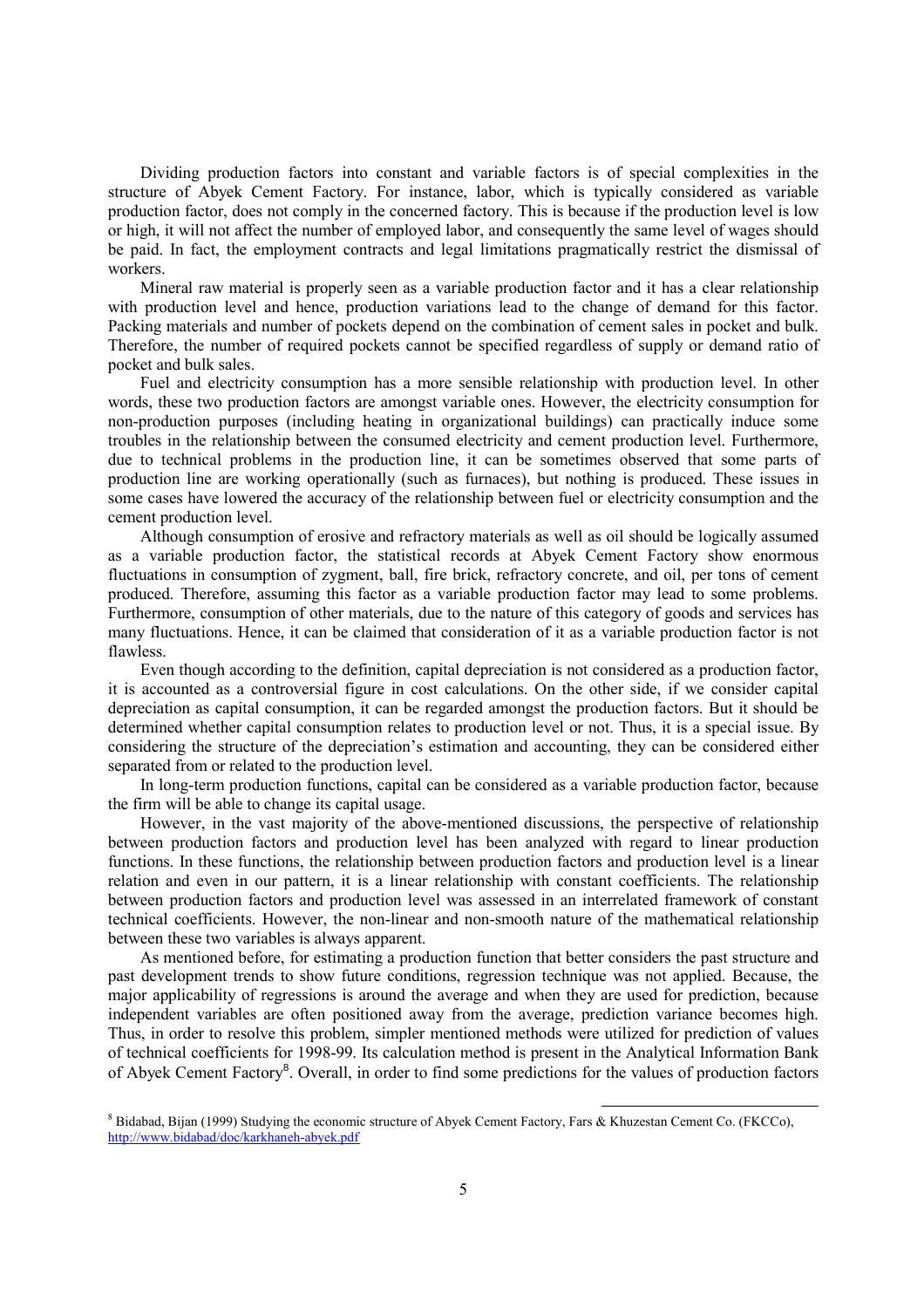and their prices, exponential growth method was used. In specific, for prediction of the ratios of production factors and production level, on one hand, exponential growth method was used for the factors of labor, mineral raw material, and electricity, and then, the average of last years was applied for the rest of factors.

The production factors, which were taken as variable, and their technical coefficients are explained in the following. These figures are of the best efficiency (in terms of different statistical properties) in expressing the structure of Abyek Cement Factory in 1998-99. For expressing the mathematical structure of production in other years, some other suitable figures need to be applied.

Working hours per year per ton of cement produced:  $a_1 = 1.97$ Ton of mineral raw materials per ton of cement produced:  $a_2 = 1.58$ Million KCal of fuel per ton of cement produced:  $a_3 = 0.77$ KW of electricity per ton of cement produced:  $a_4 = 112.66$ Price of consuming materials (fixed price 1997-98) per ton of cement produced:  $a_5 = 4358.40$ 

The mathematical form of production function of Abyek Cement Factory is as follows:

$$
q = Min\left(\frac{x_1}{1.97}, \frac{x_2}{1.58}, \frac{x_3}{0.77}, \frac{x_4}{122.66}, \frac{x_5}{4358.40}, \frac{2250000}{0.97}\right)
$$
(5)  
q: tons of cement produced

The last term refers to the ratio of nominal factory capacity to the ratio of technical production for clinker production. Values of  $x_1, \ldots, x_5$  show the usage of the factors one to five as follows:

x1: Labor work usage, hours per year

 $x<sub>2</sub>$ : Mineral raw materials usage, ton

x3: Fuel consumption, million KCal

x4: Electricity usage, KW

 $x<sub>5</sub>$ : Consuming materials at constant prices of 1997-98

## **Cost function of Abyek Cement Factory**

Considering the theoretical characteristic of duality of production and costs, it should be noted that production functions are interrelated with cost functions, and the discussion is much ample to be presented here. It is just required to state that if production function is linear like equation (5), the cost function will be non-linear as follows:

$$
C = F + q \sum_{i=1}^{m} a_i p_i
$$

Where, C is total cost, F is fixed cost,  $a_i$  is technical coefficient,  $p_i$  is the price of production factor i, and q is production level. In Abyek Cement Factory, fixed cost (F) can be presented as follows:

(7)

 $F = C_6 + C_7 + C_8 + C_9$ 

Where:

 $C_6$ : Packing materials cost

 $C_7$ : Depreciation

 $C_8$ : Other cost items

C9: Gross investment

Packing materials cost can be considered as a variable factor, as it can be changed in case required based on the cement production in pocket or bulk. Therefore, packing materials cost is defined as below:  $C_6$  = e . q<sup>\*</sup>. a<sub>6</sub>.p<sub>6</sub>

Where "e" is a decision variable, equal to the ratio of cement pockets produced to the total cement production. The variables,  $a_6$  and  $p_6$  are the cost of each pocket, and the technical coefficient of packing

(6)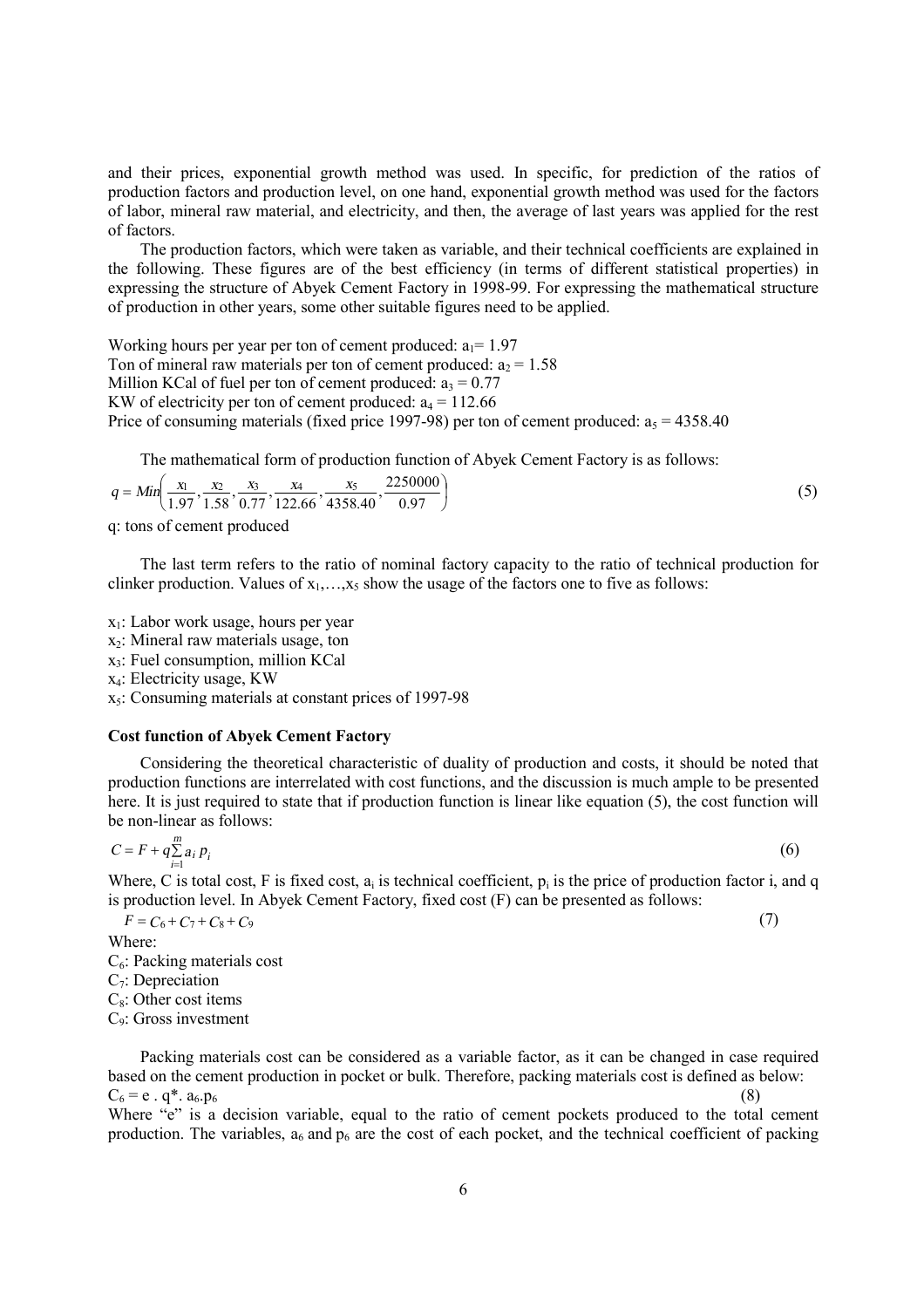materials (per pocket) (as a production factor) per ton of cement produced, respectively. In the Analytical Information Bank of Abyek Cement Factory,  $a_6$  has been estimated for 1998-99 as follows:  $a_6 = 7.56$ 

The value of  $q^*$  can be gained from the relation  $q^* = q$ . The production level is primarily determined according to equation (6) and afterwards, in order to calculate the cost, the production level of q is replaced in equation (8) to find the packing cost considering the decision variable "e", which is the ratio of cement produced in pocket to total cement production.

Depreciation cost is dependent on depreciation rate and capital at the end of each year, and on the other hand, the later variable needs to be calculated by using investment value. In addition, gross investment is an exogenous variable. On the whole, all these variables are contingent on the decision made by the manager of Abyek Cement Factory, but not on the cement production process. Other costs follow the same pattern, and therefore, the fixed cost function, F, can be presented as follows:

$$
F = 7.56 \cdot e \cdot p_6 + C_7 + C_8 + C_9 \tag{9}
$$

Total cost function can be proposed as follows:

$$
C = 7.56 \cdot e \cdot q \cdot p_6 + c_7 + c_8 + c_9 + q \cdot (1.97 \cdot p_1 + 1.58 \cdot p_2 + 0.77 \cdot p_3 + 1226 p_4 + 43584 \cdot p_5)
$$
\n
$$
(10)
$$

Where:

p1: Price of one working hour (in Rials)

 $p_2$ : Price of one ton of mineral raw materials (in Rials)

P3: Price of one million KCal of fuel (in Rials)

P4: Price of one KW of electricity (in Rials)

 $P_5$ : Price of consuming materials (base year 1997-98) (in Rials)

P6: Price of packing materials (in Rials)

#### **Profit function of Abyek Cement Factory**

By using the achieved production and cost functions, the mathematical form of profit function can be perceived as follows:

$$
\pi = (e \cdot p_p + (1 - e) \cdot p_B) \cdot q - C \tag{11}
$$

Where C and q are obtained from equations (10) and (5), respectively.  $\pi$  is profit, p<sub>P</sub> and p<sub>B</sub> are selling prices of produced pocket and bulk cements, respectively. "e" is the decision variable as defined before. In profit maximization, the following point needs to be considered in partial derivatives:

$$
\frac{\partial C}{\partial q^*} = \frac{\partial q}{\partial q^*} = 0\tag{12}
$$

This term would reflect that based on equations (5) and (10), in the cement production process, while the cement is produced only in bulk, the cement production costs are not related to cement produced in pocket and therefore, variations of production costs to cement production level in pocket is zero. Moreover, production level variations to cement production in pocket will be also zero. As mentioned before, as cement production in pocket is not restrictive factor, thus, it can be placed out of the production's optimization process. However, after cement production in bulk, it can be placed in the profit optimization process. As soon as the firm's manager decides to pack some volumes of cement into pockets, packing costs according to this volume of pocket cement will be added to the costs. This issue is clearly demonstrated by inserting equation (8) into the cost function. On the other hand, considering the varied price of the pocket cement, the increase in the firm's income from selling the pocket cement has also been included in function (11). Application of the two variables of q and q\*, which are equal and the latter one is an auxiliary variable, is for this reason that was explained beneath equation (8).

## **Demand Functions for Production Factors of Abyek Cement Factory**

Considering the mathematical form of Leontief function, the demand functions of factors do not depend on their prices and are calculated only from optimum production. In other words, the required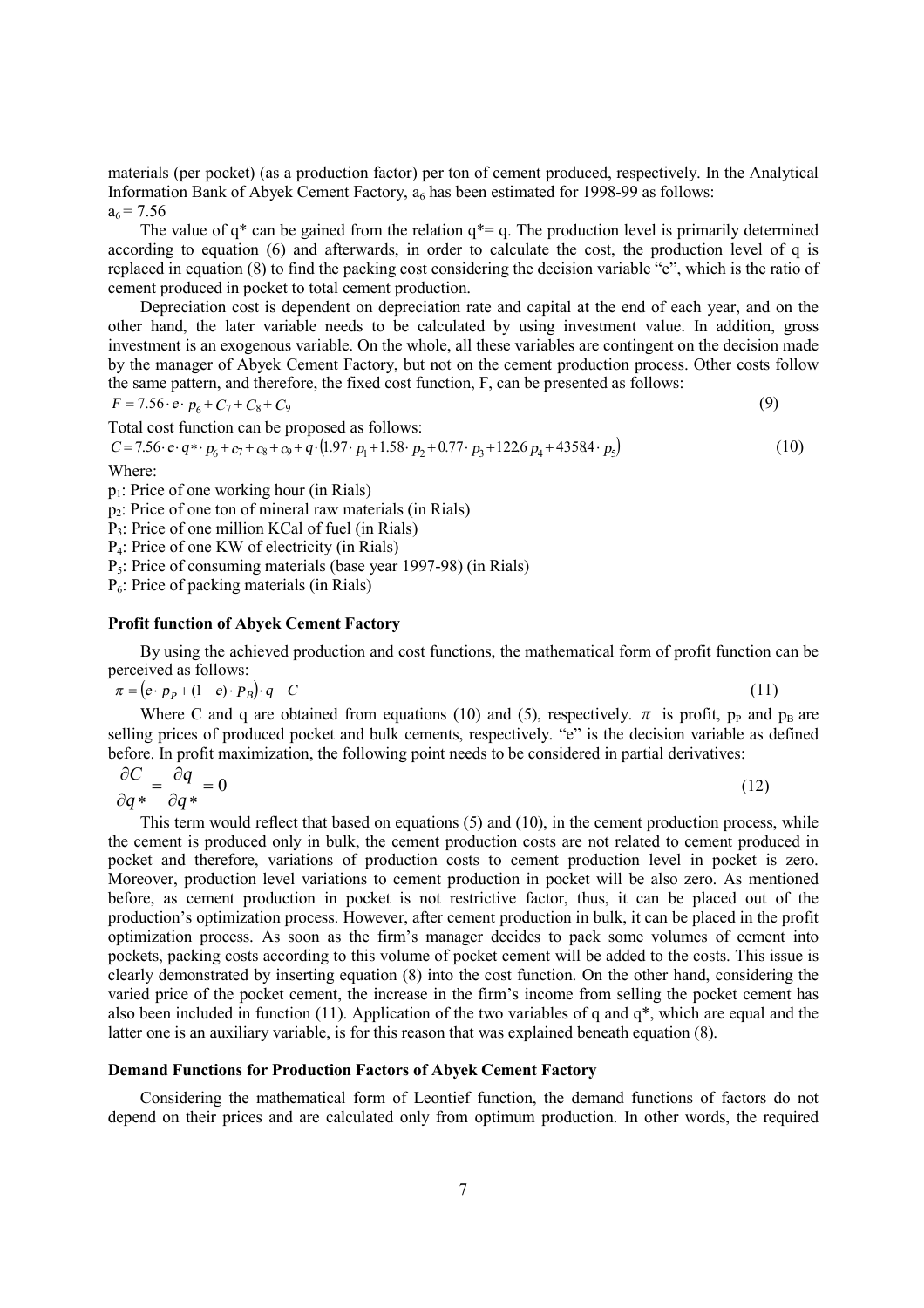value of each production factor can be gained from the following formula:

 $x_i = a_i q$  (13)

Where values of  $x_i$  are the demands for production factors, q is the production level, and  $a_i$  stands for technical coefficients of production.

 $x_1 = 1.97q$  $x_2$ = 1.58q  $x_3 = 0.77q$  $x_4$ = 122.66q  $x_5$  = 4358.40q

Demand functions of production factors present the firm's need towards each of various production factors relating to the production level.

## **Efficient Production Function of Abyek Cement Factory**

According to the previous mentioned discussions, if we consider the minimum values of technical coefficients of production (ai) during the period, and construct the Leontief linear production function accordingly, a production function will be extracted that is of the most efficient conditions of cement production in all the past years of performance of Abyek Cement Factory. i.e., a<sup>i</sup> can be obtained as follows:

$$
a_i^* = Min\{a_{it}, t = 1361 - 62, \dots, 1376 - 1377\} \quad i = 1, \dots, 5
$$
 (14)

where

$$
a_{it} = \frac{x_{it}}{q_t} \tag{15}
$$

The values of  $q_t$  and  $x_{it}$  are the cement production in year t and the usage of the i<sup>th</sup> production factor in year t, respectively. In this case, the efficient production function will be gained that its figures are presented in the Analytical Information Bank at Abyek Cement Factory. The mathematical form of this function is as follows:

$$
q* = Min\left(\frac{x_1}{2.06}, \frac{x_2}{1.53}, \frac{x_3}{0.50}, \frac{x_4}{91.00}, \frac{x_5}{1598.66}, \frac{2250000}{0.97}\right)
$$
(16)

The optimal need to each production factor is obtained by using the technical coefficients of equation (14) for each year:

$$
x_{it} = a_i * q_t * \tag{17}
$$

The excess usages more than the optimal values needed for each production factor can be gained from the below equation:

(18)

 $E_{it} = x_{it} * - x_{it}$ 

The inefficiency cost in usage of production factors can be gained from the following equation:

$$
H_{1t} = \sum_{i=1}^{5} E_{it} \cdot p_{it} \tag{19}
$$

The lost opportunity cost of the cement not produced due to inefficient production can be gained from the following equation:

$$
H_{2t} = (q_t - q_t^*) \cdot p_t \tag{20}
$$

The lost profit due to not using the remained production capacity can be obtained from the following relation:

$$
H_{3t} = -\left(\frac{2250000}{k_t} - q_t^*\right) \cdot \left(p - (c_t - L_t)/q_t\right) \tag{21}
$$

Where  $L_t$  and  $k_t$  are the actual overhead costs and the ratio of clinker to cement, respectively, and  $C_t$  here is short term cost. Total inefficiency cost at Abyek Cement Factory in financial year t can be obtained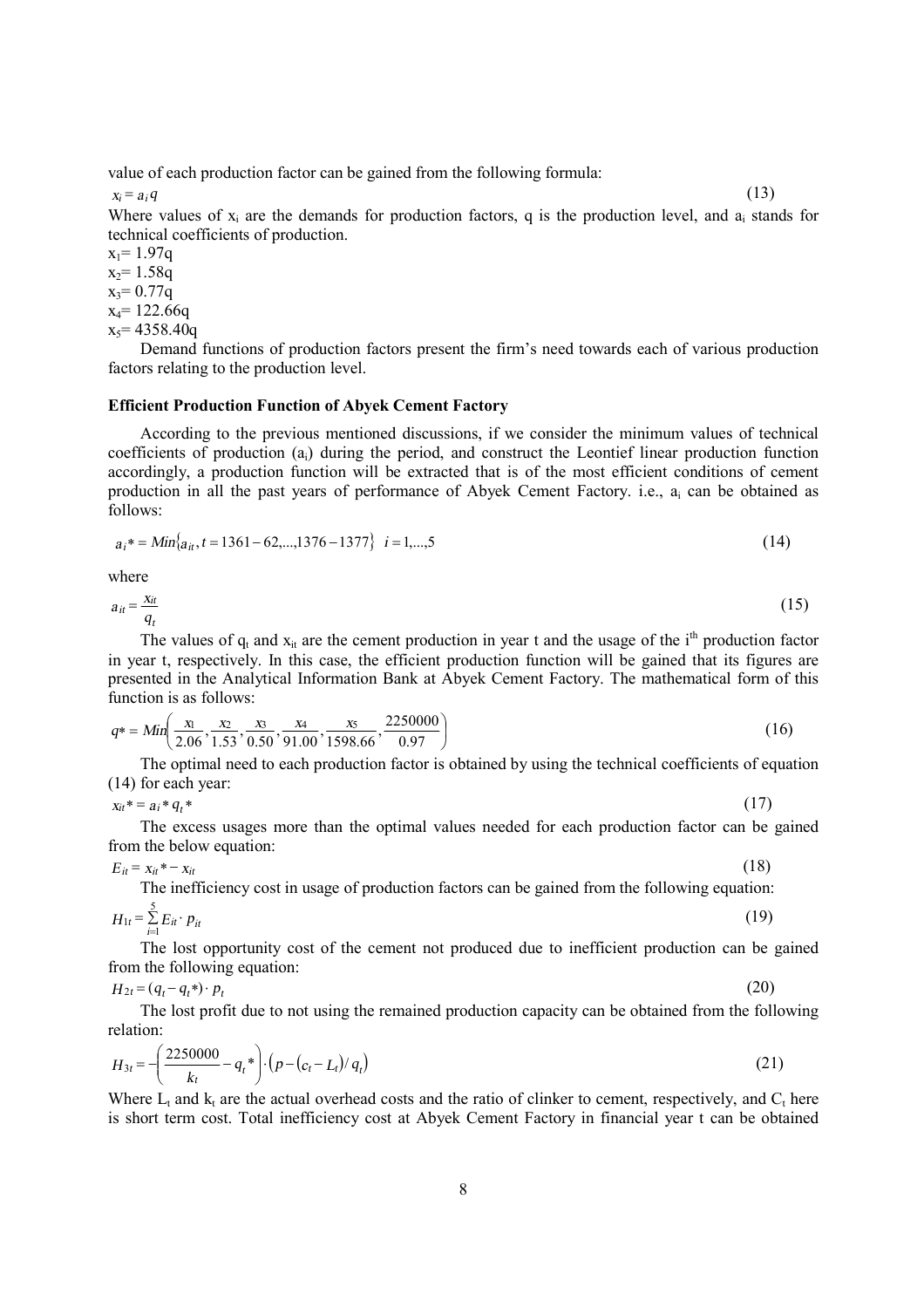from the following relation:

 $H_t = H_{1t} + H_{2t} + H_{3t}$  $(22)$ 

The calculation details of all of these numbers are fully presented in the Analytical Information Bank of Abyek Cement Factory for studying the economic structure of the factory. Due to the significance of the issue, summary of some tables out of several hundred related tables are provided as folllow. Table (1) shows the ratio of each production factor to the production volume at the same year:

| Table (1) Ratios of factors of production to       | Financial year |         |          |         |  |
|----------------------------------------------------|----------------|---------|----------|---------|--|
| production level                                   | 1994-95        | 1995-96 | 1996-97  | 1997-98 |  |
| Labor, hours per ton of cement produced            | 2.14           | 2.23    | 2.35     | 2.06    |  |
| Ton of mineral raw materials per ton of cement     |                |         |          |         |  |
| produced                                           | 1.62           | 1.65    | 1.55     | 1.59    |  |
| Packing materials (number of pockets) per ton of   |                |         |          |         |  |
| cement produced                                    | 5.04           | 7.85    | 6.09     | 8.73    |  |
| Million KCal of fuel per ton of cement produced    | 0.80           | 0.83    | 0.71     | 0.76    |  |
| KW of electricity per ton of cement produced       | 108.00         | 118.00  | 112.00   | 112.00  |  |
| Depreciation per ton of cement produced (base year |                |         |          |         |  |
| 1997-98) (Rials)                                   | 826.42         | 741.27  | 1156.23  | 1710.95 |  |
| Consuming materials (erosive, refractory, oil) per |                |         |          |         |  |
| ton of cement produced                             | 3530.06        | 4459.45 | 4421.95  | 4193.81 |  |
| Other materials per ton of cement produced (base   |                |         |          |         |  |
| year 1997-98)                                      | 4703.28        | 6238.58 | 5691.21  | 7136.99 |  |
| Gross investment in Rials per ton of cement        |                |         |          |         |  |
| produced (base year 1997-98)                       | 2940.69        | 2608.87 | 13079.56 | 2329.59 |  |

Table (2) calculates some statistics from the above table (built for a long-term period):

| Table (2) Statistics of ratios of production<br>factor to production (1983-98) | Min       | Max      | Ave     | Medium  | Standard<br>Deviation |
|--------------------------------------------------------------------------------|-----------|----------|---------|---------|-----------------------|
| Labor, hours per year                                                          | 2.06      | 5.53     | 3.30    | 3.03    | 1.09                  |
| Mineral raw materials, tons                                                    | 1.53      | 1.93     | 1.62    | 1.60    | 0.09                  |
| Packing materials (number of pockets)                                          | 1.35      | 17.49    | 8.49    | 7.48    | 5.19                  |
| Fuel, Million KCal                                                             | 0.50      | 1.05     | 0.78    | 0.79    | 0.13                  |
| Electricity, KW                                                                | 91.00     | 141.00   | 118.68  | 116.50  | 12.36                 |
| Depreciation (capital consumption), Rials                                      |           |          |         |         |                       |
| (base year 1997-98)                                                            | 741.27    | 19506.05 | 5416.79 | 1633.21 | 6104.37               |
| Consuming materials (erosive, refractory,                                      |           |          |         |         |                       |
| oil)                                                                           | 1598.66   | 4459.45  | 3059.48 | 2849.65 | 1057.65               |
| Other materials, Rials (constant prices, base)                                 |           |          |         |         |                       |
| year 1997-98)                                                                  | $-203.82$ | 7136.99  | 3296.97 | 3133.21 | 2219.43               |
| Gross investment, Rials (constant prices,                                      |           |          |         |         |                       |
| base year 1997-98)                                                             | $-197.80$ | 13079.56 | 4123.55 | 3338.27 | 3467.82               |

In table (3), the efficient production function for different years has been calculated. According to this, efficient production based on the minimum ratios of usage of factors has been calculated and the percentage of production's inefficiency is presented.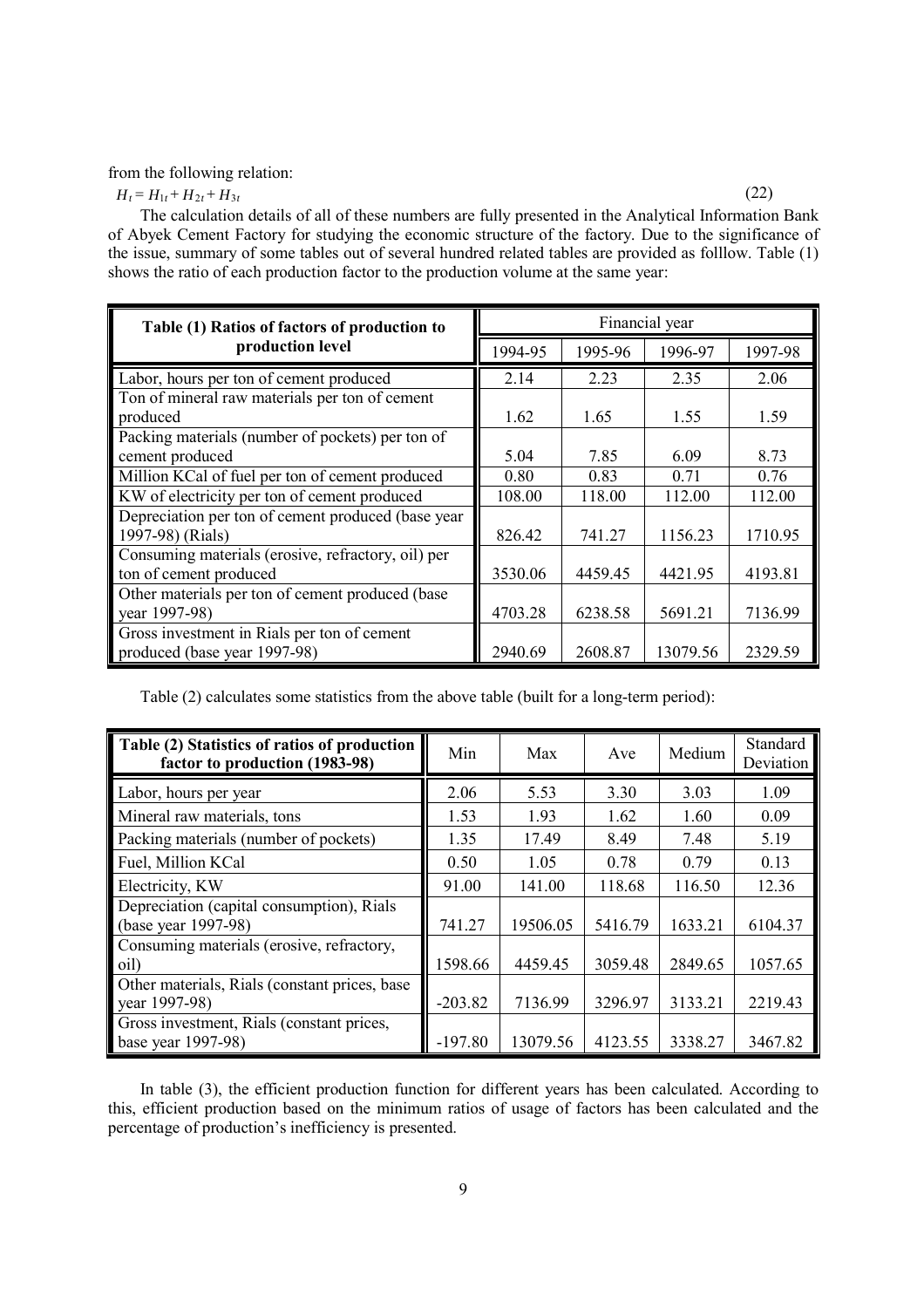| Table (3) Short-term efficient production<br>function with minimum ratios of production                                                                        | Financial year |            |           |           |  |
|----------------------------------------------------------------------------------------------------------------------------------------------------------------|----------------|------------|-----------|-----------|--|
| factors to production level                                                                                                                                    | 1994-95        | 1995-96    | 1996-97   | 1997-98   |  |
| Efficient production according to the short-term<br>minimum ratio of production factors to<br>production level<br>Difference between operational and efficient | 2,319,588      | 2,277,412  | 1,959,949 | 2,112,673 |  |
| productions                                                                                                                                                    | $-27,499$      | $-160,857$ | $-24,912$ |           |  |
| Percentage of production's inefficiency                                                                                                                        | $-1.2\%$       | $-71\%$    | $-1.3\%$  | $0.0\%$   |  |

In table (4), according to optimal production, the required values of production factors are calculated:

| Table (4) Short term optimal need to  | Financial year |               |               |               |  |  |
|---------------------------------------|----------------|---------------|---------------|---------------|--|--|
| production factors                    | 1994-95        | 1995-96       | 1996-97       | 1997-98       |  |  |
| The optimal need to labor, hours per  |                |               |               |               |  |  |
| year                                  | 4,779,068      | 4,692,173     | 4,038,102     | 4,352,760     |  |  |
| The optimal need to mineral raw       |                |               |               |               |  |  |
| materials, tons                       | 3,551,690      | 3,487,111     | 3,001,021     | 3,234,867     |  |  |
| The optimal need tofuel, million KCal | 1,161,312      | 1,140,197     | 981,258       | 1,057,719     |  |  |
| The optimal need to electricity, KW   | 211,082,474    | 207, 244, 473 | 178, 355, 382 | 192,253,243   |  |  |
| The optimal need to consuming         |                |               |               |               |  |  |
| materials (erosive, refractory, oil)  | 3,708,232,827  | 3,640,807,980 | 3,133,293,206 | 3,377,446,609 |  |  |

Afterwards, the excess usages of production factors more than the optimal needed values are exposed by table (5):

| Table (5) Difference of optimal                                            | Financial Year |                  |                  |                  |  |
|----------------------------------------------------------------------------|----------------|------------------|------------------|------------------|--|
| need and operational<br>consumption of production<br>factors in short term | 1994-95        | 1995-96          | 1996-97          | 1997-98          |  |
| Excess usage of working hours per                                          |                |                  |                  |                  |  |
| year more than optimal need                                                | $-136, 132$    | $-35,635$        | $-509,994$       |                  |  |
| Excess usage of mineral raw                                                |                |                  |                  |                  |  |
| materials more than optimal need                                           | $-169,455$     |                  |                  | $-116,062$       |  |
| Excess usage of million KCal of                                            |                |                  |                  |                  |  |
| fuel more than optimal need                                                | $-664,929$     | $-618,591$       | $-401,502$       | $-553,854$       |  |
| Excess usage of KW of electricity                                          |                |                  |                  |                  |  |
| more than optimal need                                                     | $-36,463,138$  | $-42,509,017$    | $-38,368,762$    | $-44,366,133$    |  |
| Excess usage of consuming                                                  |                |                  |                  |                  |  |
| materials (erosive, refractory, oil)                                       |                |                  |                  |                  |  |
| more than optimal need                                                     | -4,382,987,422 | $-5,797,858,564$ | $-5,423,336,574$ | $-5,482,698,104$ |  |

The numbers in table (5) are presented in table (6) as the percentage of production factors, which is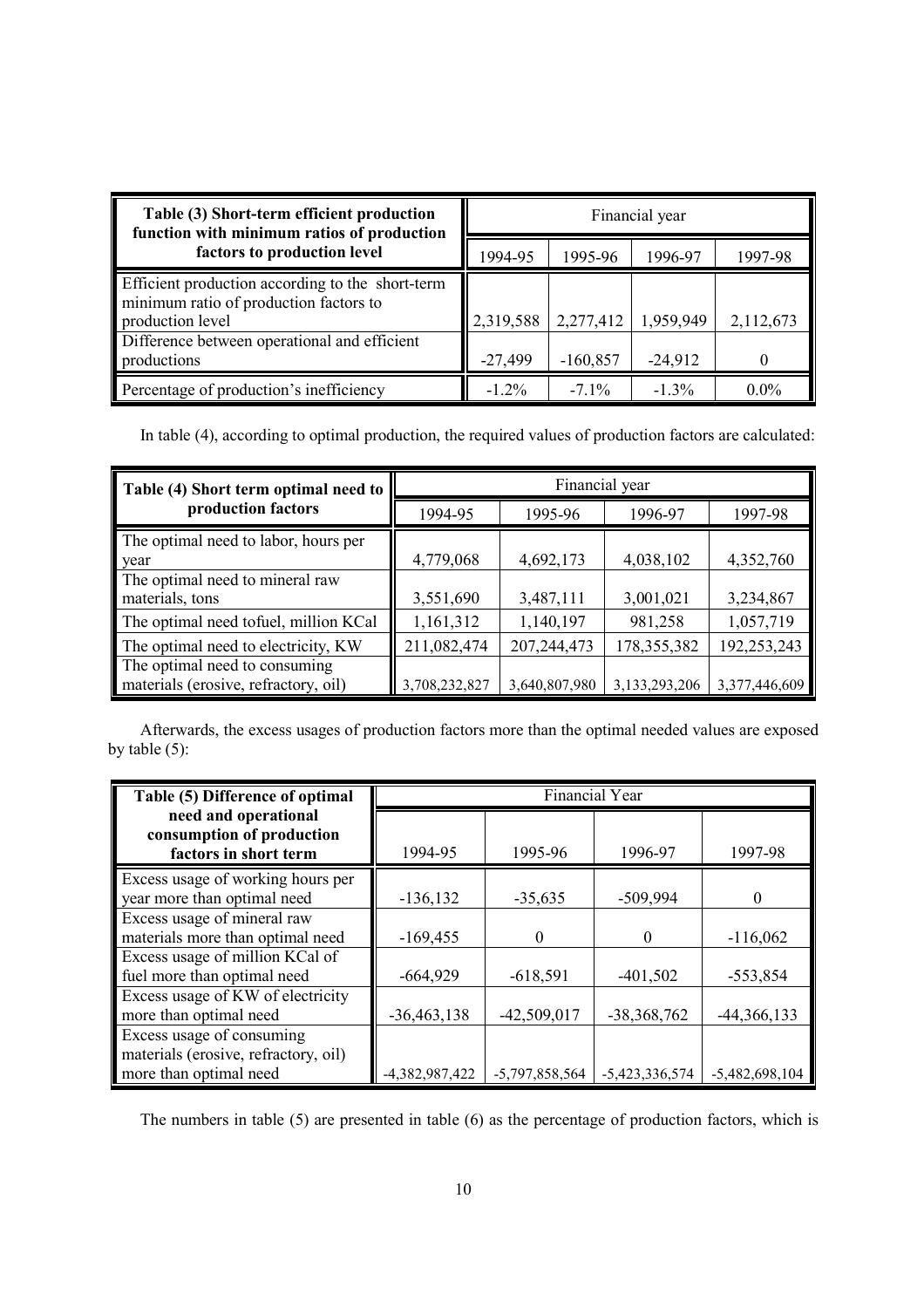required for the optimal case:

| Table (6) The percentage of inefficient usage of<br>production factors |           | Financial year |           |           |  |  |
|------------------------------------------------------------------------|-----------|----------------|-----------|-----------|--|--|
|                                                                        |           | 1995-96        | 1996-97   | 1997-98   |  |  |
| Percentage of inefficient usage of labor                               | $-2.8%$   | $-0.8\%$       | $-11.2\%$ | $0.0\%$   |  |  |
| Percentage of inefficient usage of mineral raw materials               |           | $0.0\%$        | $0.0\%$   | $-3.5\%$  |  |  |
| Percentage of inefficient usage of fuel                                |           | $-35.2%$       | $-29.0\%$ | $-34.4%$  |  |  |
| Percentage of inefficient usage of electricity                         |           | $-17.0\%$      | $-17.7\%$ | $-18.8%$  |  |  |
| Percentage of inefficient usage of consuming materials                 |           |                |           |           |  |  |
| (erosive, refractory, oil)                                             | $-54.2\%$ | $-61.4\%$      | $-63.4%$  | $-61.9\%$ |  |  |

Consequently, the costs of excess usages of production factors are obtained by multiplying their values to their prices as shown by table (7):

| Table (7) Cost of excess usage of<br>production factors in short term | Financial year   |                  |                  |                   |
|-----------------------------------------------------------------------|------------------|------------------|------------------|-------------------|
| (Rials)                                                               | 1994-95          | 1995-96          | 1996-97          | 1997-98           |
| Cost of excess usage more than                                        |                  |                  |                  |                   |
| optimal need for labor                                                | $-421, 116, 511$ | -136,861,686     | $-2,302,613,217$ | $\theta$          |
| Cost of excess usage more than                                        |                  |                  |                  |                   |
| optimal need for mineral raw                                          |                  |                  |                  |                   |
| materials                                                             | -208,299,882     | $\boldsymbol{0}$ | $\theta$         | -313,685,740      |
| Cost of excess usage more than                                        |                  |                  |                  |                   |
| optimal need for fuel                                                 | $-1,436,135,277$ | $-2,407,759,302$ | $-2,007,309,718$ | $-3,419,518,279$  |
| Cost of excess usage more than                                        |                  |                  |                  |                   |
| optimal need for electricity                                          | $-1,598,763,593$ | -2,374,087,702   | $-2,666,116,693$ | -3,904,475,859    |
| Cost of excess usage more than                                        |                  |                  |                  |                   |
| optimal need for consuming                                            |                  |                  |                  |                   |
| materials                                                             | -2,588,812,218   | -4,570,423,456   | -4,883,330,084   | $-5,482,698,104$  |
| Total costs of inefficient usage of                                   |                  |                  |                  |                   |
| production factors in short term                                      | $-6,253,127,482$ | $-9,489,132,146$ | -11,859,369,712  | $-13,120,377,983$ |
| Percentage of the cost of excess                                      |                  |                  |                  |                   |
| usage to optimal need for labor                                       | 7%               | 1%               | 19%              | 0%                |
| Percentage of the cost of excess                                      |                  |                  |                  |                   |
| usage to optimal need for mineral                                     |                  |                  |                  |                   |
| raw materials                                                         | 3%               | 0%               | 0%               | 2%                |
| Percentage of the cost of excess                                      |                  |                  |                  |                   |
| usage to optimal need for fuel                                        | 23%              | 25%              | 17%              | 26%               |
| Percentage of the cost of excess                                      |                  |                  |                  |                   |
| usage to optimal need for                                             |                  |                  |                  |                   |
| electricity                                                           | 26%              | 25%              | 22%              | 30%               |
| Percentage of the cost of excess                                      |                  |                  |                  |                   |
| usage to optimal need for                                             |                  |                  |                  |                   |
| consuming materials                                                   | 41%              | 48%              | 41%              | 42%               |
| <b>Total</b>                                                          | 100%             | 100%             | 100%             | 100%              |